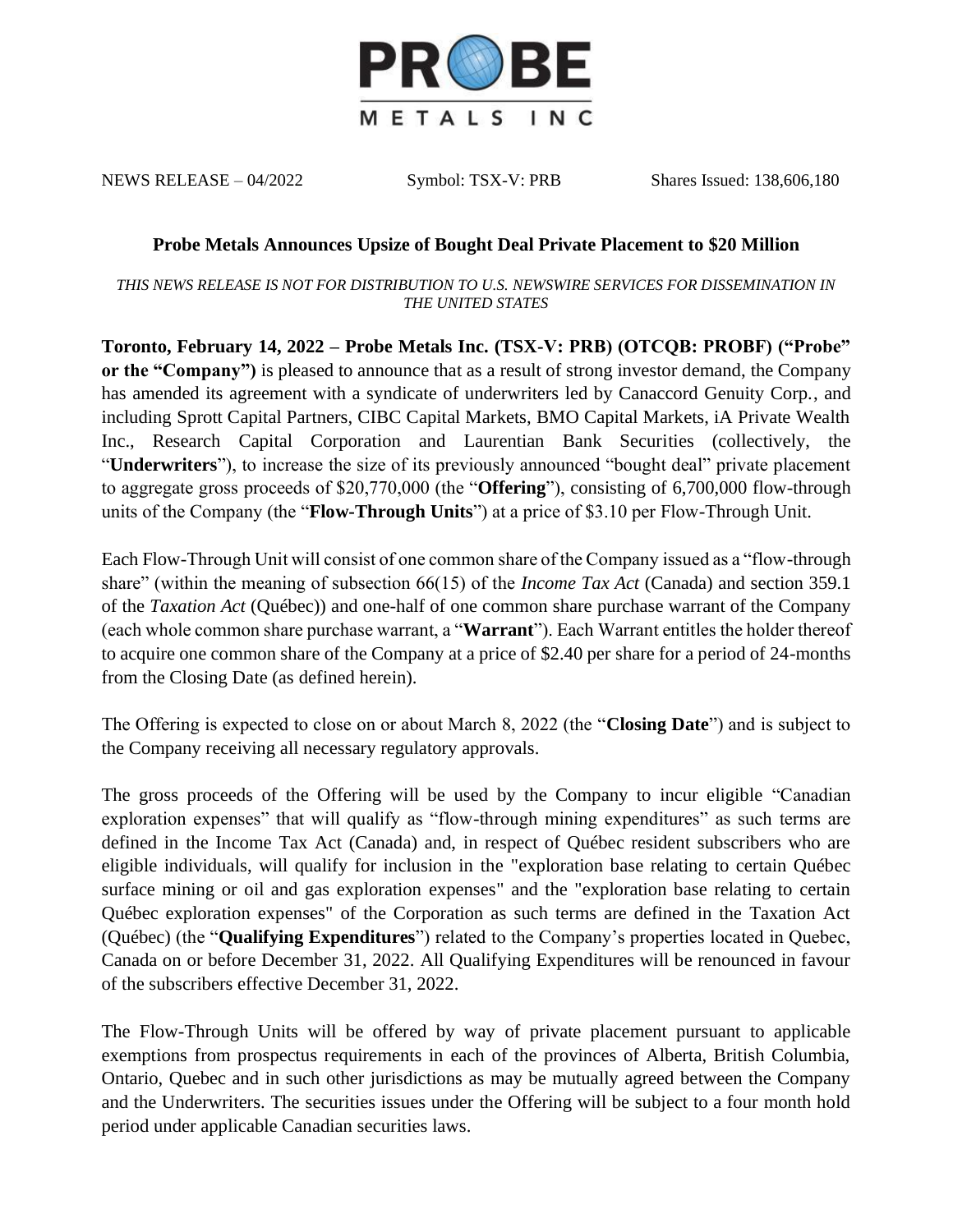The securities to be offered pursuant to the Offering have not been, and will not be, registered under the U.S. Securities Act of 1933, as amended (the "**U.S. Securities Act**") or any U.S. state securities laws, and may not be offered or sold in the United States or to, or for the account or benefit of, United States persons absent registration or any applicable exemption from the registration requirements of the U.S. Securities Act and applicable U.S. state securities laws.

This press release shall not constitute an offer to sell or the solicitation of an offer to buy nor shall there be any sale of the securities in any jurisdiction in which such offer, solicitation or sale would be unlawful.

## **About Probe Metals:**

Probe Metals Inc. is a leading Canadian gold exploration company focused on the acquisition, exploration and development of highly prospective gold properties. The Company is committed to discovering and developing high-quality gold projects, including its key asset the multimillion-ounce Val-d'Or East Gold Project, Québec. The Company is well-funded and controls a strategic land package of approximately 1,500-square-kilometres of exploration ground within some of the most prolific gold belts in Québec. The Company was formed as a result of the \$526M sale of Probe Mines Limited to Goldcorp. Eldorado Gold Corporation currently owns approximately 10.9% of the Company.

On behalf of Probe Metals Inc.,

*Dr. David Palmer,* President & Chief Executive Officer

## *For further information:*

Please visit our website at [www.probemetals.com](http://www.probemetals.com/) or contact:

Seema Sindwani Director of Investor Relations [info@probemetals.com](mailto:info@probemetals.com) +1.416.777.9467

## Forward-Looking Statements

Neither TSX Venture Exchange nor its Regulation Services Provider (as that term is defined in the policies of the TSX Venture Exchange) accepts responsibility for the adequacy or accuracy of this release. This News Release includes certain "forward-looking statements" which are not comprised of historical facts. Forward-looking statements include estimates and statements that describe the Company's future plans, objectives or goals, including words to the effect that the Company or management expects a stated condition or result to occur. Forward-looking statements may be identified by such terms as "believes", "anticipates", "expects", "estimates", "may", "could", "would", "will", or "plan". Since forward-looking statements are based on assumptions and address future events and conditions, by their very nature they involve inherent risks and uncertainties. Although these statements are based on information currently available to the Company, the Company provides no assurance that actual results will meet management's expectations. Risks, uncertainties and other factors involved with forward-looking information could cause actual events, results, performance, prospects and opportunities to differ materially from those expressed or implied by such forward-looking information. Forward looking information in this news release includes, but is not limited to, following: the intention to complete the Offering and the expected expenditure of the proceeds of the Offering, and the Company's objectives, goals or future plans. Factors that could cause